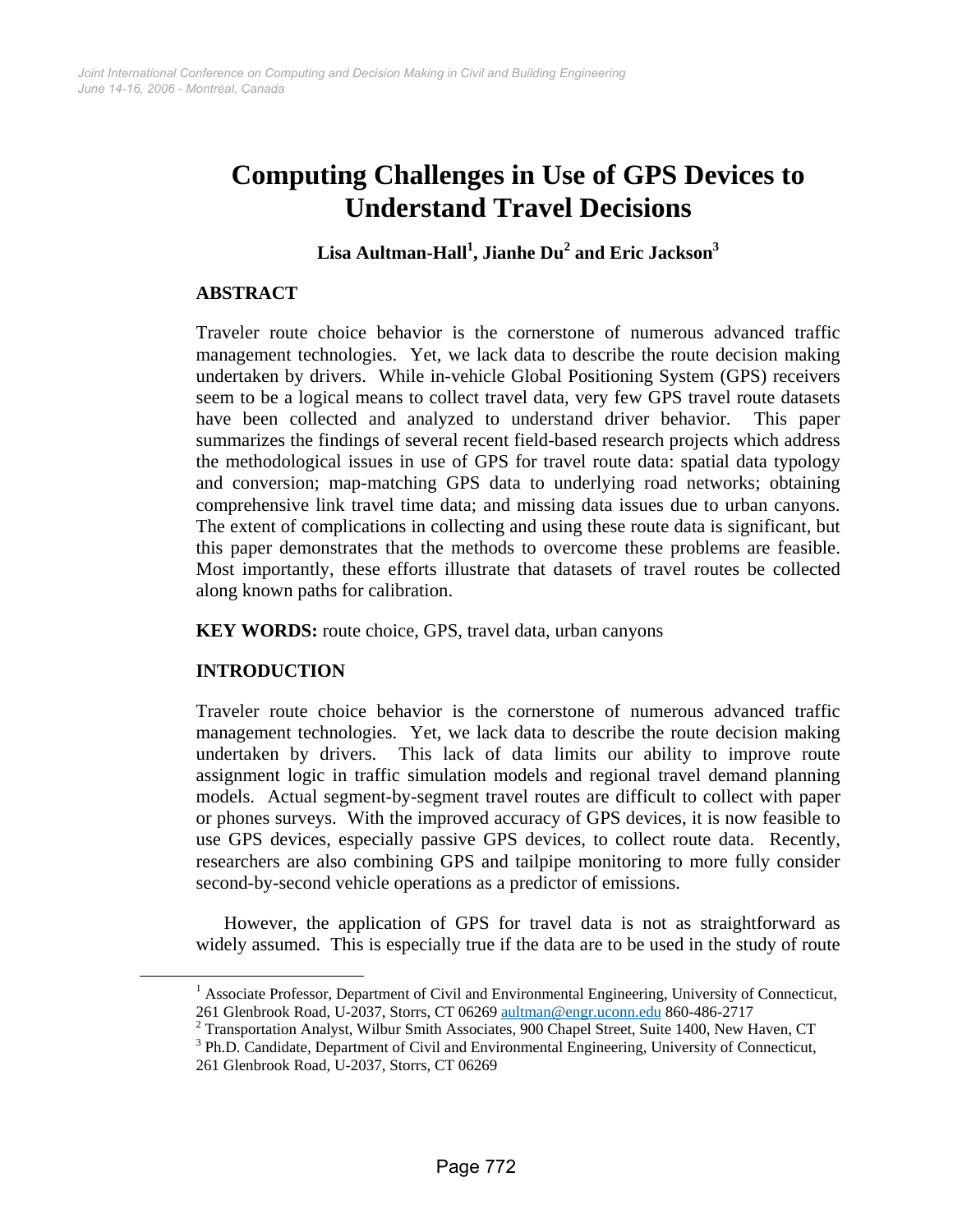choice behavior directly. When the passive GPS devices are used to collect multipleday travel data, the post-processing of the data is very challenging. Automatic spatial models to identify trip ends and convert point data to link-by-link data are necessary, but also extremely time and resource intensive. Data tabulation is particularly challenging because missing GPS data is spatially correlated in dense urban areas, rather than randomly distributed.

This paper will summarize the findings of several recent research projects conducted at the University of Connecticut which address the methodological issues in use of GPS for travel route data:

- Spatial data typology and conversion;
- Map-matching the GPS data to underlying road networks;
- Estimation of link travel times; and
- Evaluation of the spatial patterns in missing data due to urban canyons.

One unique feature of these methodological analyses is the inclusion of known routes, so that the accuracy of the proposed methods could be measured. In other words, the vehicles with GPS were driven repeatedly on predetermined routes.

## **BACKGROUND**

Commonly available and relatively inexpensive GPS technology has several important advantages for collection of real world travel data. First, GPS allows for significant amounts of travel data to be automatically recorded typically at 1-sec intervals. The equipment is small and can be easily placed in any vehicle to collect routine data from real world subjects or used in controlled travel experiments. Second, GPS positions can be overlayed with Geographic Information System (GIS) databases allowing the road type, traffic control type, and adjacent land use of every spatial location to be quantified.

Over the past decade, several pilot efforts to understand travel patterns using GPS-collected data for transportation planning have been undertaken. In 1996, the Federal Highway Administration (FHWA) collected a travel data set for 100 households in Lexington, KY for all trips taken during one week. The GPS technique showed improvement over traditional survey approaches with respect to inclusion of under-reported trips and capture of certain trip characteristics such as length (Murakami and Wagner 1999). Since that time GPS travel experiments have been undertaken in California, Texas, Arizona and Kentucky.

A major improvement for GPS use occurred in May 2000 when the deliberate scrambling of accuracy, selective availability, was removed by the U.S. Department of Defense. GPS transportation research before that time, focused primarily on the most basic issue: positional accuracy. Given the large errors, significant work was required just to place the vehicle on the right road in a GIS road network database.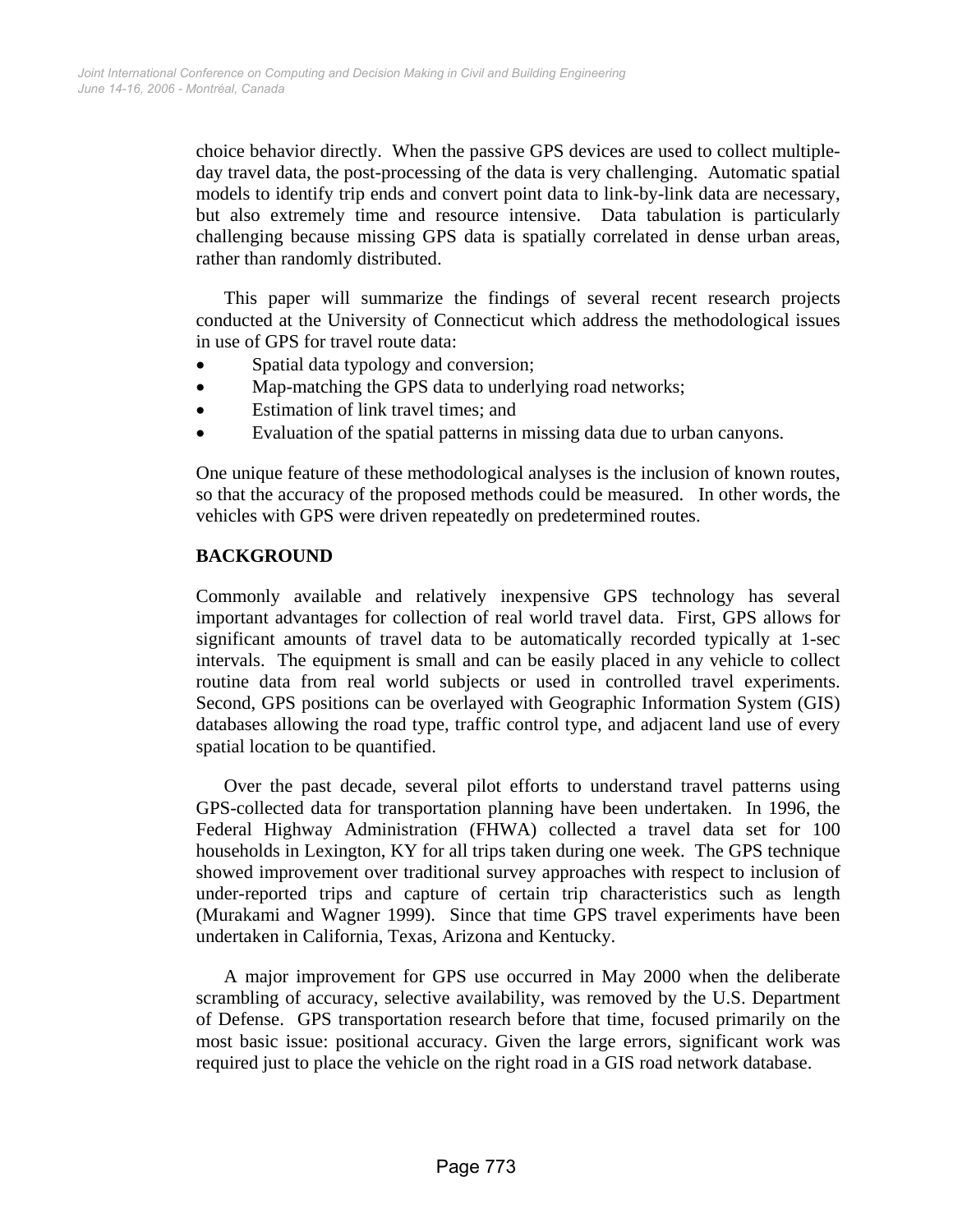Since the removal of selective availability, positional accuracy has greatly improved and is not an issue for vehicle tracking (Ochieng and Sauer 2002 and Adrados et al. 2002). However, the use of GPS in a moving vehicle will always represent measurement accuracy problems that cannot be completely overcome. Indeed, survey quality GPS is now possible using carrier phase GPS receivers and differential correction. But even as the price of high-end GPS receivers comes down, facilitating widespread use in vehicles, accurate measurements will always be hampered by the movement of the vehicle. As the vehicle moves, its lock on satellite signals changes, and obstructions such as tree canopies, buildings, or overpasses prevent continuous data collection.

In addition, the vehicle environment makes the problem of temporal delay in obtaining a GPS measurement even more significant. The positional accuracy of a receiver is usually reported for a steady-state stationary condition (less than 15 m for the units used in these studies). Because this error in absolute position results from clock errors and atmospheric conditions, GPS measures of relative position from point to point are much more accurate and allow velocity measurements which are accurate to 0.1 knots at steady state velocity (for the GARMIN 16-HVS unit). Of course vehicles in the transportation system rarely travel at steady state, and acceleration and deceleration is frequent.

Smoothing may be an appropriate method to address GPS accuracy issues for average travel time estimation. Some researchers have considered the accuracy of GPS for velocity and acceleration estimation within the context of air quality and fuel consumption (Hellinga and Chan 2002, Greaves and Somers 2003). Both have demonstrated that use of smoothed GPS data provides improvements over average speed-based techniques for these applications. However, many remaining challenges for use of GPS for travel route data cannot be addressed with smoothing.

## **EQUIPMENT**



**Figure 1 GeoStats GeoLogger GPS Receiver**  A mid-range self-contained GPS receiver designed specifically for in-vehicle data collection was used in all of the field-based work described here: the GeoLogger (Geostats) is shown in Figure 1. This receiver was designed for use in travel habit research and transportation planning surveys. This unit requires a 12 volt vehicle power socket as a power source. The Geologger is capable of recording data in its 4MB memory at one or five-second intervals. For this study,

the rate of one record per second was used. This receiver is a stand-alone unit; there is no differential correction used in the data collection.

Table 1 contains the receiver specifications as reported by the manufacturers. The reacquisition time refers to the time that it takes a receiver to regain a position based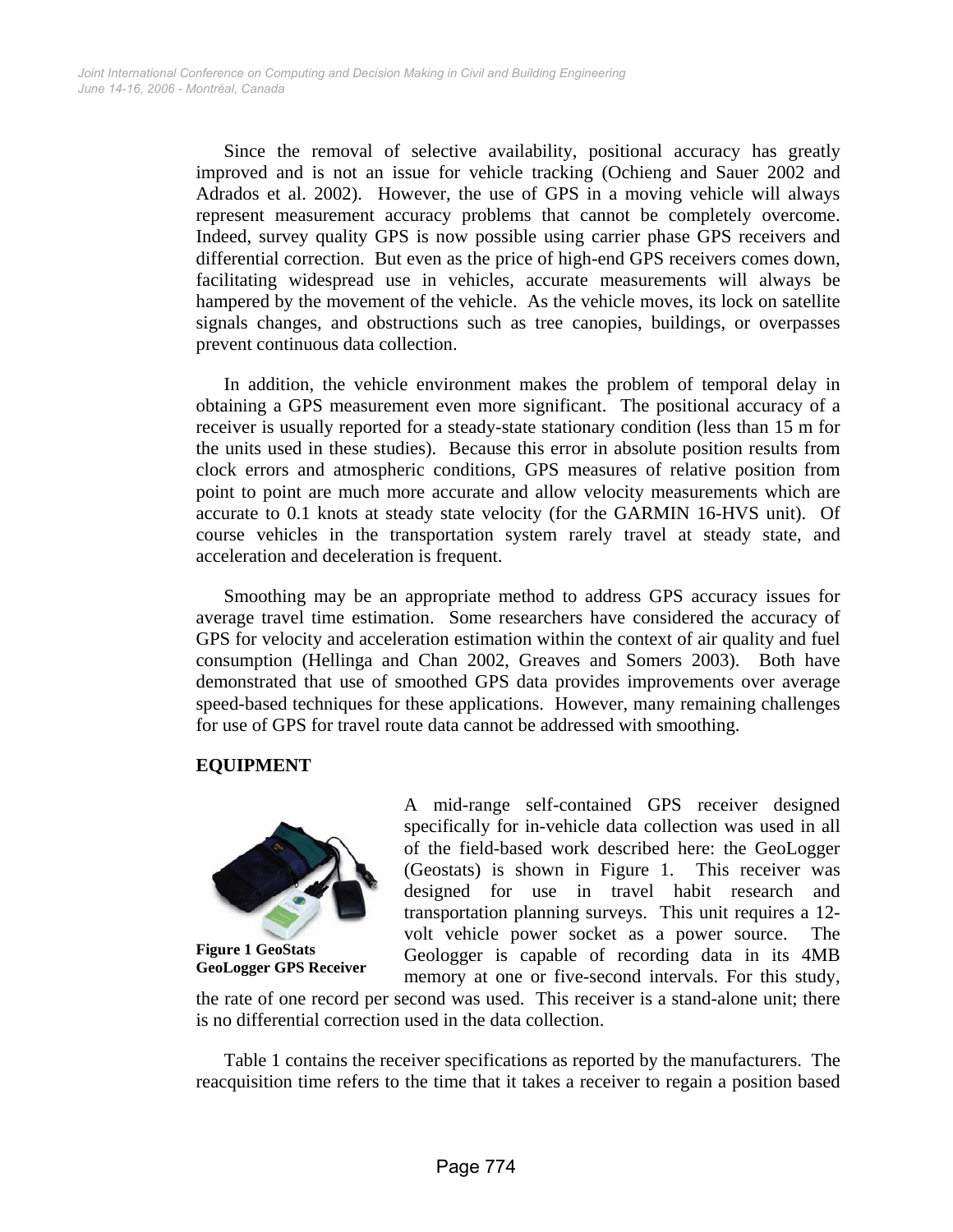on satellite signals once the signal has been lost. The reacquisition time is very important for this research since signals are blocked by obstructions or lost as the vehicle moves. A time gap of two seconds could cause an unreasonable velocity or acceleration to be calculated, which is critical for the emissions related work.

**Table 1 GPS Receiver Information** 

| <b>Position Accuracy</b>                         | $<$ 49 feet |
|--------------------------------------------------|-------------|
| <b>Velocity Accuracy</b><br>(steady state speed) | $0.44$ mph  |
| <b>Reacquisition Time</b>                        | $<$ 2 sec   |

#### **SPATIAL DATA TYPOLOGY AND CONVERSION**

One fundamental problem in use of GPS for travel route data is the mismatch of GPS point data to the linear representation of the link segments in a transportation network. Currently, errors which will never be completely eliminated in the GPS collected points as well as the base linear networks make the process of matching the GPS data onto the network complicated. In many cases, humans are needed to directly transform the GPS point data into a representation consisting of network line segments for analysis. This is not practical on a large scale for full transportation networks where a large number of vehicles are being tracked.





The data points collected by a GPS receiver in a vehicle traveling in a transportation system are single points in space. Networks of roads, rivers, railway lines, pipes or transmission lines on the other hand are represented as lines in a GIS or other network database. Often referred to as links and nodes, a linear feature such as a road is represented in a network as a link that joins two nodes as shown in Figure 2. In a road network, the link represents the road segment that goes from one intersection to the next. Even though in reality the road has a width dimension, in the network model, it is a one dimensional line. The attributes of the network link are stored on this line segment in the GIS or other computer program which is used for route analysis or optimization. Therefore, in order to consider the route a vehicle is using, the GPS point data must be translated onto the line network. In a network model, that route then consists of, or is represented by, a series of consecutive links. When collected by a GPS receiver, an actual route traveled by a vehicle consists of a series of points that may or may not fall along the lines the vehicle traveled in the network. Given urban canyons or tree canopies, as well as the movement of the vehicle these points might be separated by significant time and distance.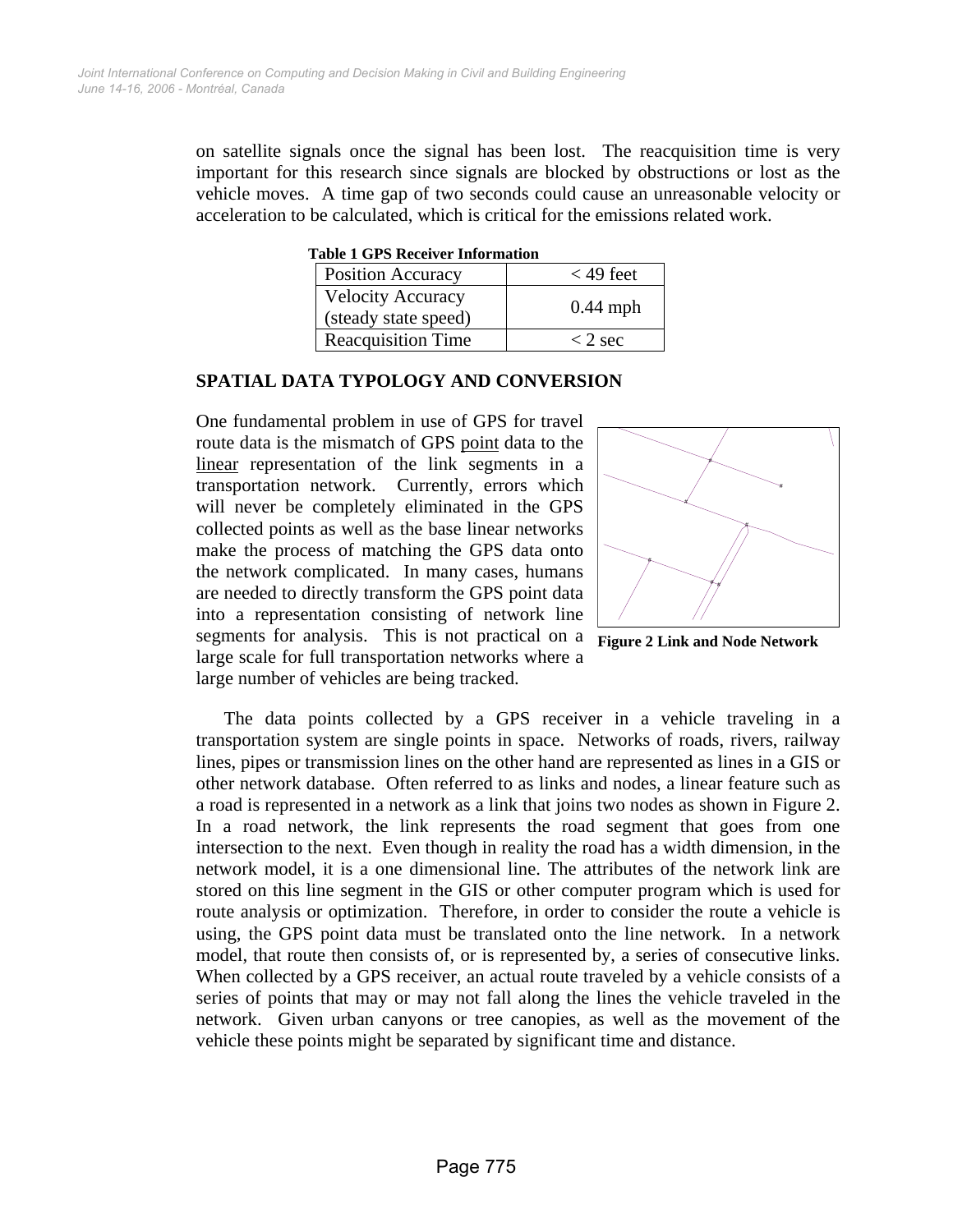Intuitively it seems that "snapping" the GPS points to the nearest line segment would allow the analyst to translate the points into lines so they could be analyzed. Unfortunately, however there are gaps in the GPS data so links are missed and at intersection points might be snapped to intersecting roads. However, even if incredibly accurate GPS points could be obtained for the moving vehicle, the ability to translate the points onto the network would be further hampered by the quality of the line networks available. Road networks are typically derived from the center lines of streets taken from paper maps, satellite images or digitizing. Even road networks developed with GPS have some error and it is only recently that agencies are developing these higher quality networks.

Furthermore, even if the lines representing the network segments were placed at the actual accurate center of the road, in reality the road is not one dimensional; it has width. Vehicles do not travel on the center line but across the whole width of the road in various lanes. On a major eight lane roadway as much as 50 feet might separate the edge of the curb lane from the center line of the road. Therefore, GPS points collected from traveling vehicles even if perfectly accurate may fall off of the center lines in a perfectly accurate network file. Frontage roads that closely parallel major arterials or freeways in urban areas create problems. So while it may seem reasonable to "snap" points to the nearest line, this is simply never going to be enough of a methodology to translate GPS collected data into useable vehicle route data in a network configuration. It is necessary to develop a more rigorous procedure using spatial models to map GPS points onto network lines.

## **MAP-MATCHING THE GPS DATA TO UNDERLYING ROAD NETWORKS**

One recent study (Du et al. 2005) focused on the development of the spatial models to match GPS point data to underlying linear links. It also included the evaluation of model accuracy and performance using objective metrics and known travel routes. This is a notable difference between this study and others. Therefore, unlike previous travel behavior studies where the actual routes used by participants are unknown, the accuracy of the models for map matching can be evaluated through comparison



**Figure 3 GPS Data on Network** 

between predicted routes and the known real routes in this research is possible.

Figure 3 illustrates the type of challenges encountered. In this figure, the black points have been collected by in-vehicle GPS and the grey buffered areas are a set distance from these points. Algorithm development required very careful selection of buffer sizes. If the buffer distance is too large, too many links are included, especially in closely spaced grids networks such as

downtowns. The buffer distance of 150 feet was found to be optimal.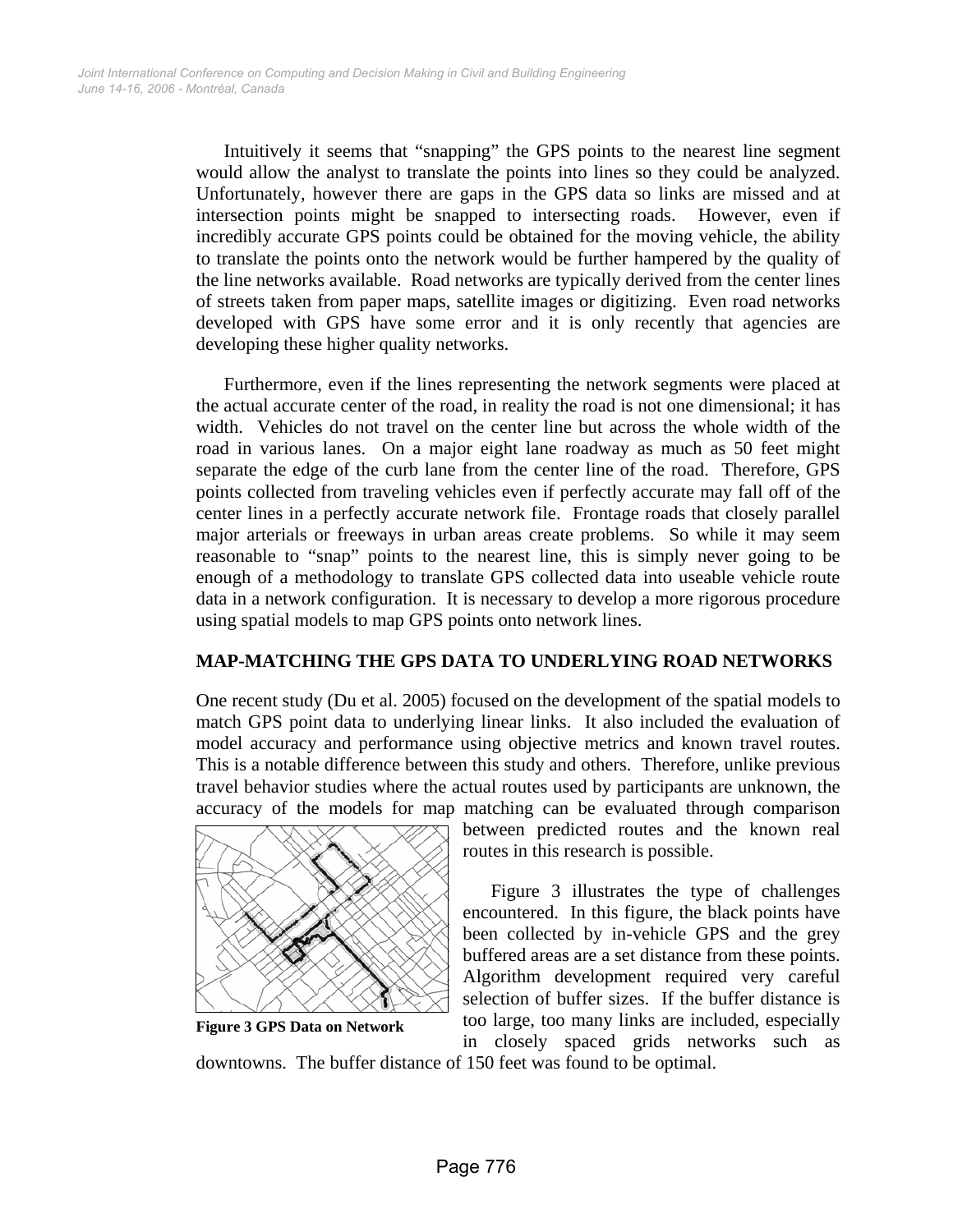#### **TRAVEL TIME DATA**

Link travel times, especially real-time travel times, are a fundamental factor for studying travel behavior and route choice because minimization of travel time has been treated as the most important criterion for routing decisions in the majority of situations (Abdel-Aty et al. 1995 for example). Link travel times are also essential for the operation of traffic management and intelligent transportation systems. While it seems straightforward to calculate route travel times from GPS travel speed, challenges exist for this computation as well.

It would be ideal if link travel times on the road links in the entire network were known. Unfortunately, it is impractical to collect travel time data on each individual road link during all time periods. The in-vehicle GPS used for a travel survey when participants undertake routine travel has some advantages over other methods: they collect data on all types of links (arterials through local roads) at many different times of day (not just peak periods), while detectors and dedicated travel time probes are typically only deployed on major routes at peak hours. However, GPS observations are a small non-random sample. Link travel times are known to be complex dynamic functions that vary with demand volume. Travel times differ throughout the day and by day of the week and are affected by traffic control. Limited GPS data simply may not be representative.

Most previous research has been aimed at estimating the link travel times on only one or more arterial roads where GPS probe data were collected. The mean difference between the predicted travel time and the observed travel time ranges from 2% to 26% (Du and Aultman-Hall 2006). There have been virtually no real-world data collections aimed at a full urban area and studying route choice behavior where estimation of average link travel times over the network is imperative. In a recent University of Connecticut study (Du and Aultman-Hall 2006) link travel times were estimated for the whole road network with sparse probe data distributed in the city (10-12 receivers at one time) over a long time period (the data collection was 16 months) where the probe data came from real-world travel. This is typical of the type and level of GPS deployment we are likely to see in coming years in an increasing number of household travel surveys. A Classification and Regression Tree (CART) method was used to categorize the links by minimizing variances of the observed speed ratios (observed speed to free flow speed) in category and maximizing variances of the ratios among categories.

The models were successful at estimating the average link travel time for arterials and collectors at approximately the same accuracy level of other previous research which was corridor focused. The models could not account for the complete variability in link specific travel times within a given time period (from minute to minute for example) or between individual drivers who have different speed and other habits.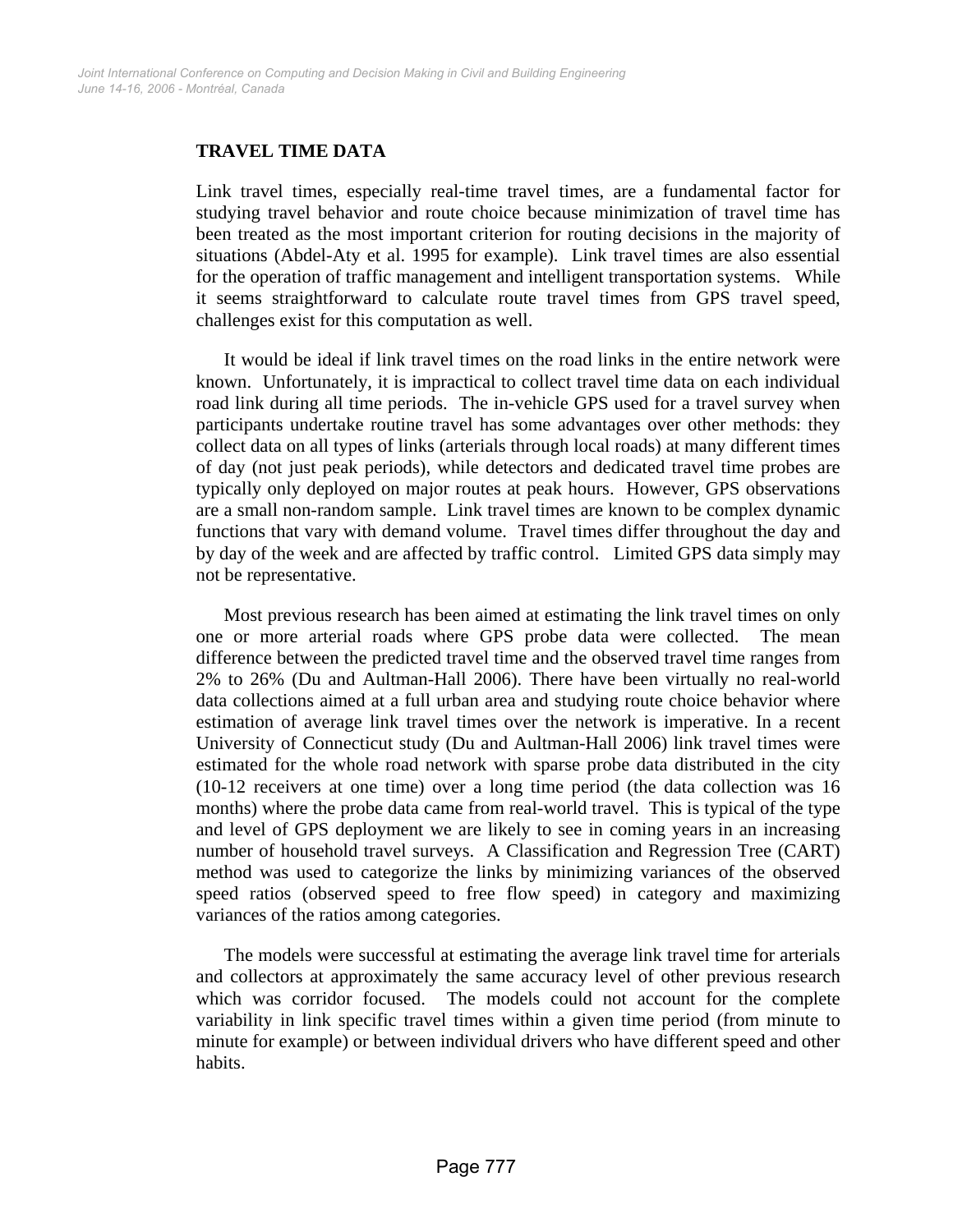#### **MISSING DATA AND URBAN CANYONS**

Even if the GPS point data can be converted to link-typology and travel times estimated with GPS data, the urban canyon remains the largest problem for travel route collection. Urban canyons usually correspond with the locations where we are in the most need of traffic analysis. Some researchers are considering use of cellphones with GPS for data collection in these areas. This allows the in-vehicle device to use cell towers for position triangulation within urban canyons. While this approach seems appropriate in very large cities such as New York where cell phone infrastructure is very dense, it may not be a good solution in smaller urban areas. Furthermore, certain legal issues over the proprietary information belonging to cell phone companies may stifle advances.

Certainly the urban canyon problem has been widely studied. But the location and spatial distribution of missing GPS data was particularly interesting to our research group because we were concerned that missing GPS data are correlated with different types of travel, and thus tailpipe emissions. In 2004, a route was chosen for investigation in Hartford, Connecticut (city population 121,000; county population 1,183,110). The route encompasses a range of roadway and driving conditions.

Section one (Figure  $4 - 33.4$  miles, 65 mph) of the test route runs along Interstate 91 from Hartford to Enfield, CT. Here satellite signal obstruction was minimal. Section two (Figure 5) is located in downtown Hartford, CT where the effects of satellite obstruction from tall buildings compromise GPS receivers. The downtown section of this route is only 2 miles of the total route, the other 10 miles in this section is designated as an urban arterial. This 10 mile section has a moderate right of way and buildings lining the roadway do not reach more than 3 stories high. Section three (Figure 6 – 16.2 miles, maximum speed 40 mph) runs along a state highway from Hartford to Avon, CT. While one portion of the route is classified as an urban arterial, the other is designated as a rural arterial due to the limited residential access and rural nature of the roadway.

An undergraduate student from the University of Connecticut was recruited and instructed to drive as he would during normal day-to-day driving conditions. The data from a total of three runs are used in this analysis resulting in a total of 197.28 miles of data.

The GPS data collected on the test route was categorized by the spatial definitions that were outlined in Figures 4 through 6 (downtown, rural arterial, urban arterial, and interstate). For each of these categories an analysis was conducted to determine the number of missing data points (Table 2). In addition to missing data, the GPS receiver may record a position point, but report an erroneous or unrealistic velocity. Velocity readings were labeled unrealistic based on the previous second. example, there were 48 records in the downtown section where the velocity changed greater than 62 mph (100 km/h) in one second. Any records where the velocity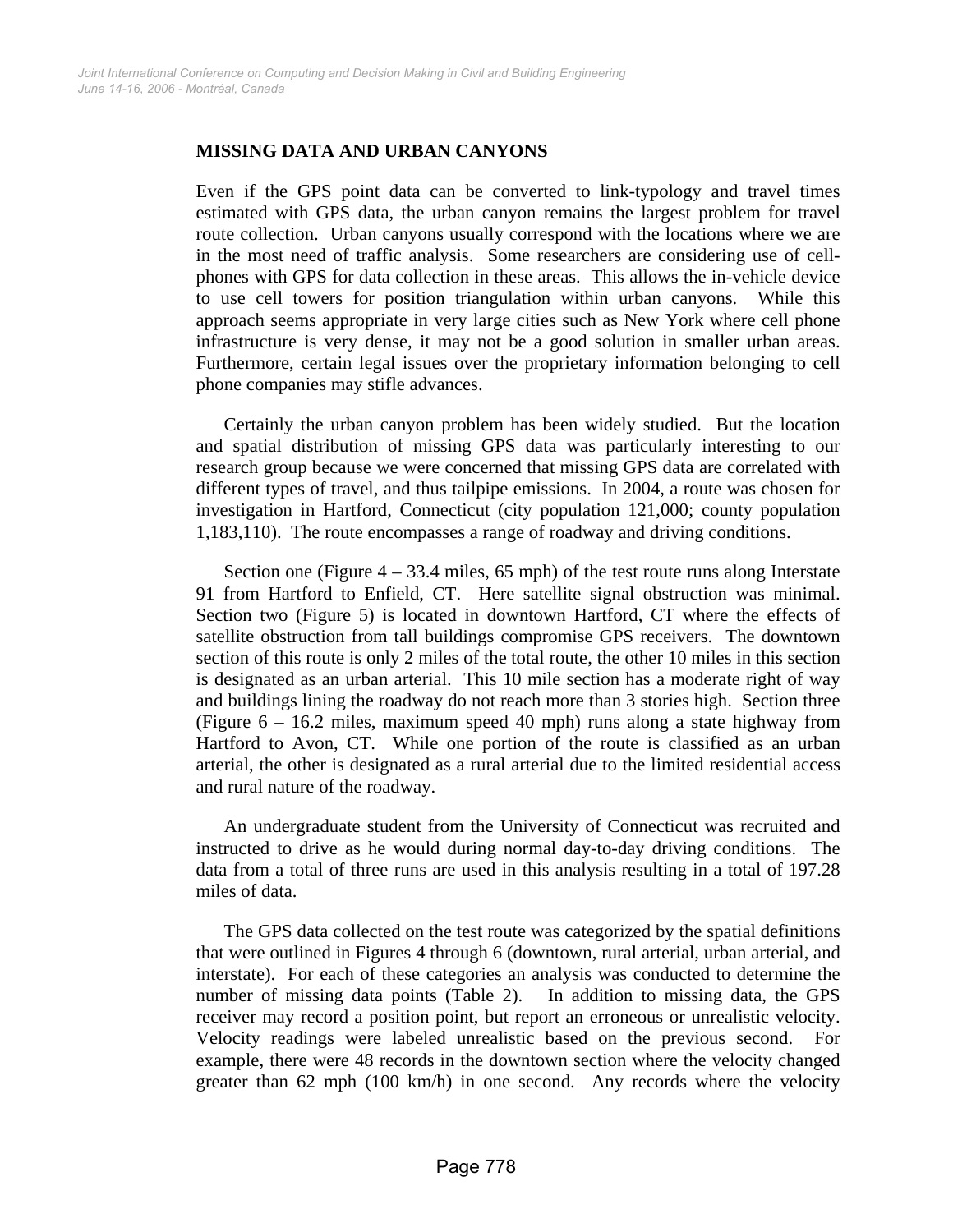

changed more than 10 mph per second (16 km/h) were removed from the dataset. Table 3 contains the results from this secondary analysis.

**Figure 4 Test Route – Interstate**







**Figure 6 Test Route - Rural Section (Test Route in Blue)**

**Table 2: Missing GPS Data Point Analysis** 

| Area                                                          | Number of Records                   | <b>Number Missing</b> | <b>Percent Missing</b> |  |  |  |  |
|---------------------------------------------------------------|-------------------------------------|-----------------------|------------------------|--|--|--|--|
| <b>Downtown</b>                                               | 2638                                | 238                   | 9.02                   |  |  |  |  |
| Urban mixed landuse                                           | 9371                                | 15                    | 0.16                   |  |  |  |  |
| Interstate                                                    | 4681                                | 16                    | 0.34                   |  |  |  |  |
| Rural Arterial                                                | 3975                                | 0.18                  |                        |  |  |  |  |
| <b>TOTAL</b>                                                  | 20665<br>276                        |                       | 1.34                   |  |  |  |  |
| <b>Table 3: Missing and Erroneous GPS Data Point Analysis</b> |                                     |                       |                        |  |  |  |  |
| Area                                                          | Number of Records<br>Number Missing |                       | Percent Missing        |  |  |  |  |
| Downtown                                                      | 2638                                | 319                   | 12.09                  |  |  |  |  |
| Urban mixed landuse                                           | 9371                                | 78                    | 0.83                   |  |  |  |  |
| Interstate                                                    | 4681                                | 98                    | 2.09                   |  |  |  |  |
| <b>Rural Arterial</b>                                         | 3975                                | 25                    | 0.63                   |  |  |  |  |
| TOTAL                                                         | 20665                               | 520                   | 2.52                   |  |  |  |  |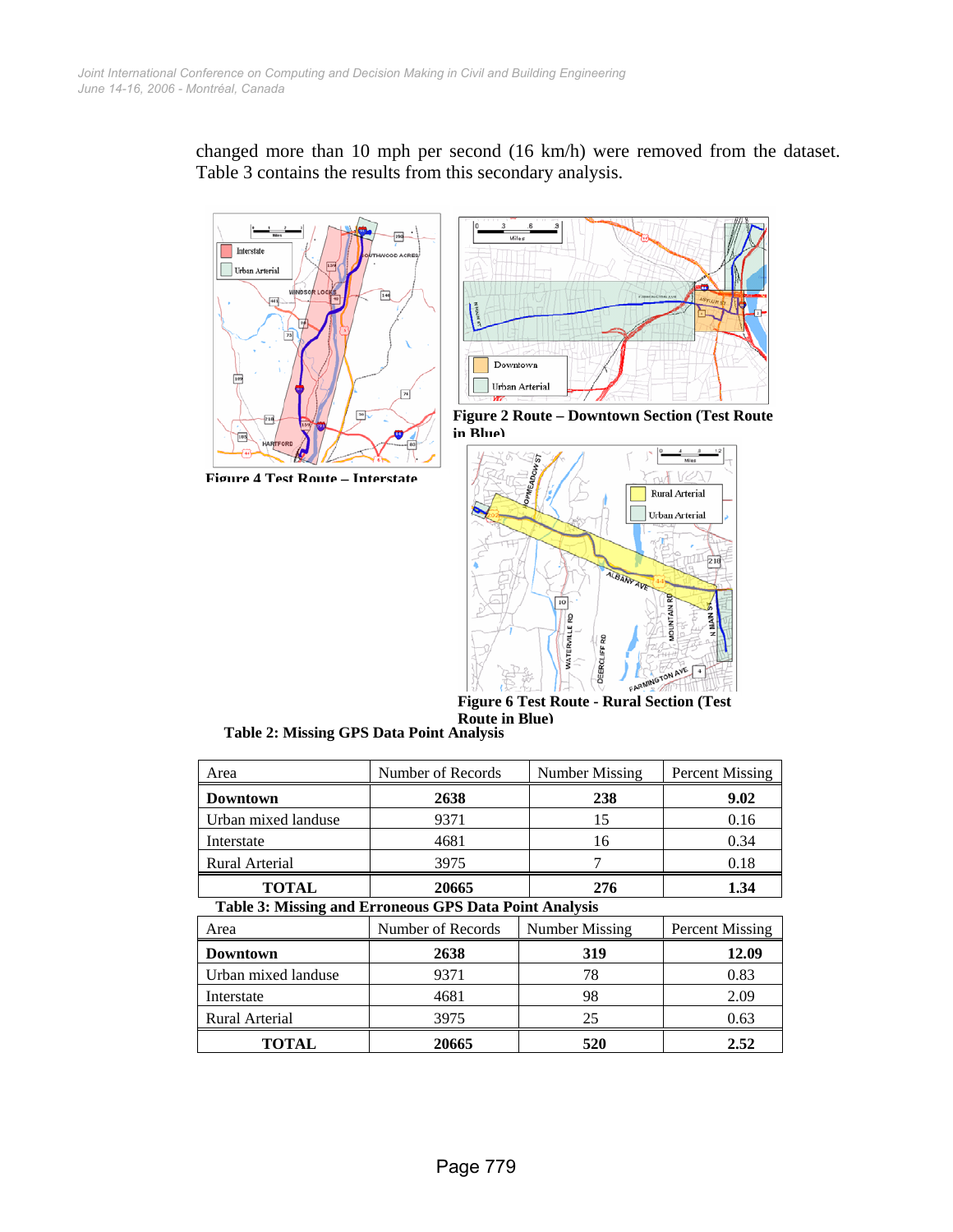These erroneous velocities mentioned earlier are suspected to be caused by inaccurate positions being reported by the GPS receiver with is common with multipath errors in urban canyons. Therefore, an addition analysis was conducted to determine the level of accuracy in GPS position relative to the 4 classifications outlined above. To do this ArcGIS was used to calculate the distance between each GPS data point and the known test route or road that the vehicle was traveling. The average distance or departure from the test route and the standard deviation of that departure distance was calculated for each of the road categories (Table 4). Be aware that the underlying GIS centerline network is not perfect and the vehicle was certainly not driving on the center line, but the quality of the road network layer is consistent throughout the dataset. This problem can be seen spatially in Figure 6.

|                     | Number  | of    | Mean          | Departure | <b>Standard Deviation of</b> |
|---------------------|---------|-------|---------------|-----------|------------------------------|
| Area                | Records |       | Distance (ft) |           | Departure (ft)               |
| Downtown            |         | 2638  |               | 52.1      | 60.9                         |
| Urban mixed landuse |         | 9371  |               | 17.3      | 13.7                         |
| Interstate          |         | 4681  |               | 26.9      | 23.7                         |
| Rural Arterial      |         | 3975  |               | 21.0      | 16.2                         |
| <b>TOTAL</b>        |         | 20665 |               | 25.3      | 29.80                        |

**Table 4 GPS Point Data Departure Distance From Known Route** 

Tables 2 through 4 show that the downtown area has considerably larger GPS data problems than any of the other road types. By calculating the distance from recorded GPS points to the known route, this analysis shows that data collected in the downtown area has the largest error in positional accuracy. Urban canyons are a known major



**Figure 7 GPS Data Dispersion in Downtown** 

problem in GPS travel data collection. Future research is being conducted into the effects of urban canyons biasing in-vehicle GPS data and impacting emissions measurements. Methods that account for the non-random nature of the missing data are being developed to fill gaps in GPS datasets.

## **CONCLUSIONS**

There is an assumption within both the transportation and academic communities that GPS is a mature technology with natural applications in travel data. Among other functions, GPS is in successful use to navigate automobiles, to track commercial vehicles such as buses, planes and trucks, as well as for field data collection of information describing transportation networks such as roads, pipelines and waterway